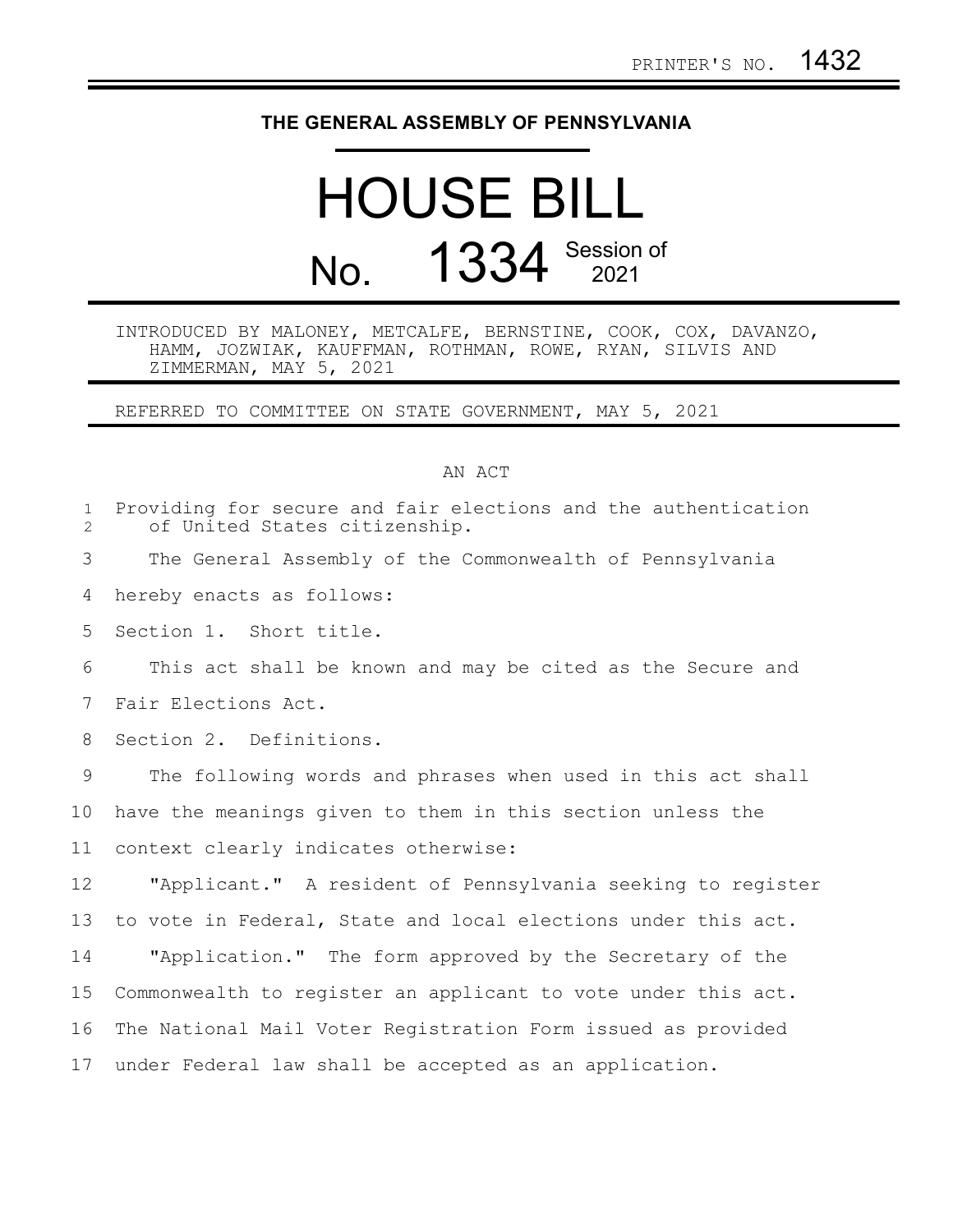"Division of Vital Records." The Division of Vital Records of the Department of Health of the Commonwealth. 1 2

"Evidence of United States citizenship." One of the following, or a legible photocopy of one of the following, documents: 3 4 5

(1) The applicant's driver's license or nondriver's identification card issued by the Commonwealth or an equivalent governmental agency of another state if the agency indicates on the applicant's driver's license or nondriver's identification card that the individual has provided satisfactory proof of United States citizenship. 6 7 8 9 10 11

(2) The applicant's birth certificate that verifies United States citizenship to the satisfaction of the county board of elections or the Secretary of the Commonwealth. 12 13 14

(3) Pertinent pages of the applicant's United States valid or expired passport identifying the applicant and the applicant's passport number, or presentation to the county board of elections of the applicant's United States passport. 15 16 17 18

(4) The applicant's United States naturalization documents or the number of the applicant's certificate of naturalization. If only the number of the certificate of naturalization is provided, the applicant's name shall not be included on the registration roll until the number of the certificate of naturalization is verified with the United States Bureau of Citizenship and Immigration Services by the county board of elections or the Secretary of the Commonwealth, under 8 U.S.C. § 1373(c) (relating to communication between government agencies and the Immigration and Naturalization Service). 19 20 21 22 23 24 25 26 27 28 29

(5) Other documents or methods of proof of United States 20210HB1334PN1432 - 2 -30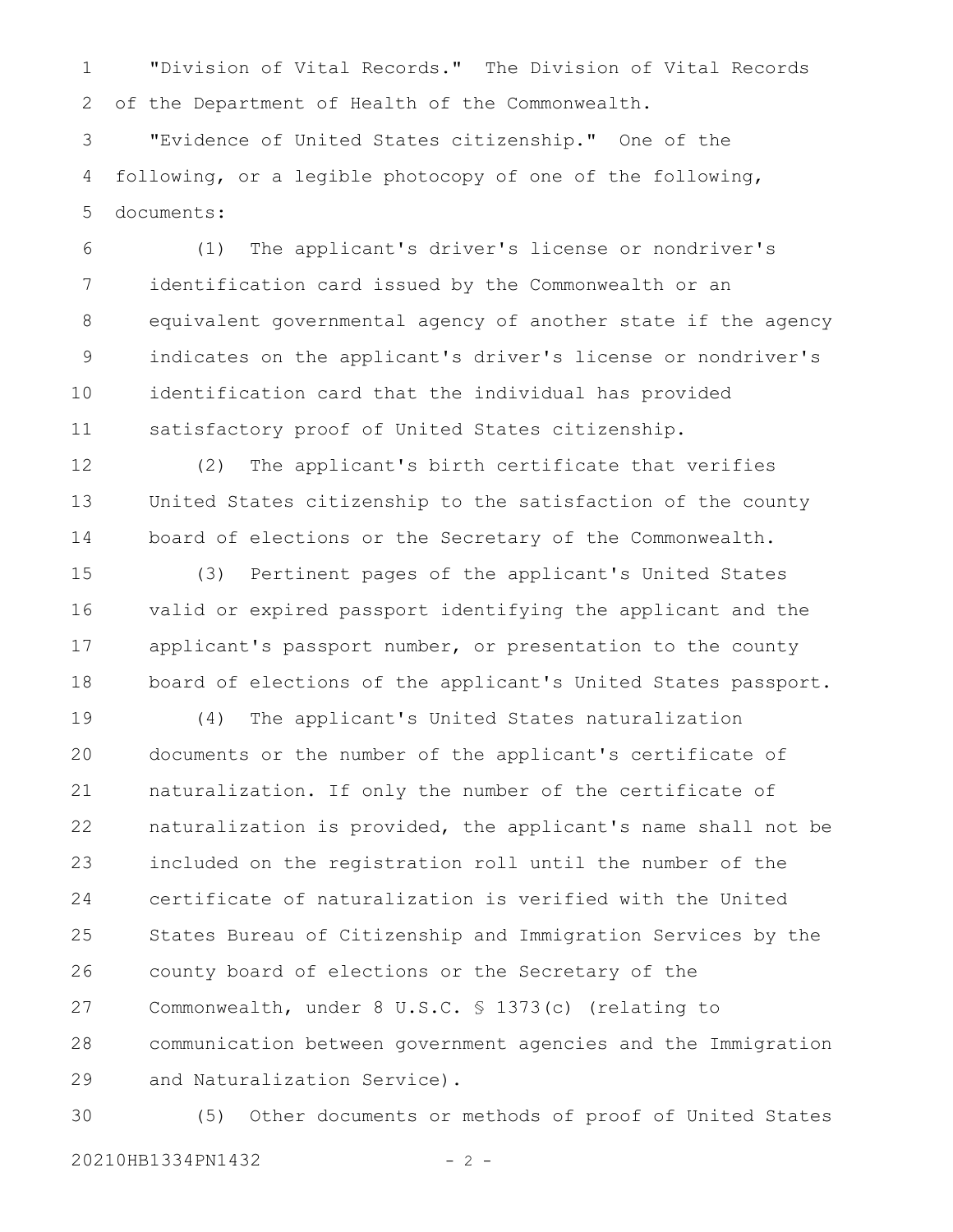citizenship issued by the Federal Government under the Immigration and Nationality Act, as amended (66 Stat. 163, 8 U.S.C. § 1101 et seq.). 1 2 3

(6) The applicant's Bureau of Indian Affairs card number, tribal treaty card number or tribal enrollment number. 4 5 6

(7) The applicant's consular report of birth abroad of a citizen of the United States of America. 7 8

(8) The applicant's certificate of citizenship issued by the United States Citizenship and Immigration Services. 9 10

(9) The applicant's certification of report of birth issued by the United States Department of State. 11 12

(10) The applicant's American Indian card, with KIC classification, issued by the United States Department of Homeland Security. 13 14 15

(11) The applicant's final adoption decree showing the applicant's name and United States birthplace. 16 17

(12) The applicant's official United States military record of service showing the applicant's place of birth in the United States. 18 19 20

(13) An extract from a United States hospital record of birth created at the time of the applicant's birth indicating the applicant's place of birth in the United States. 21 22 23

(14) Any other information or documentation related to an applicant's United States citizenship if the State Election Board assesses the information or documentation as satisfactory. 24 25 26 27

"State Election Board." The board established under section 5. 28 29

Section 3. Application. 30

20210HB1334PN1432 - 3 -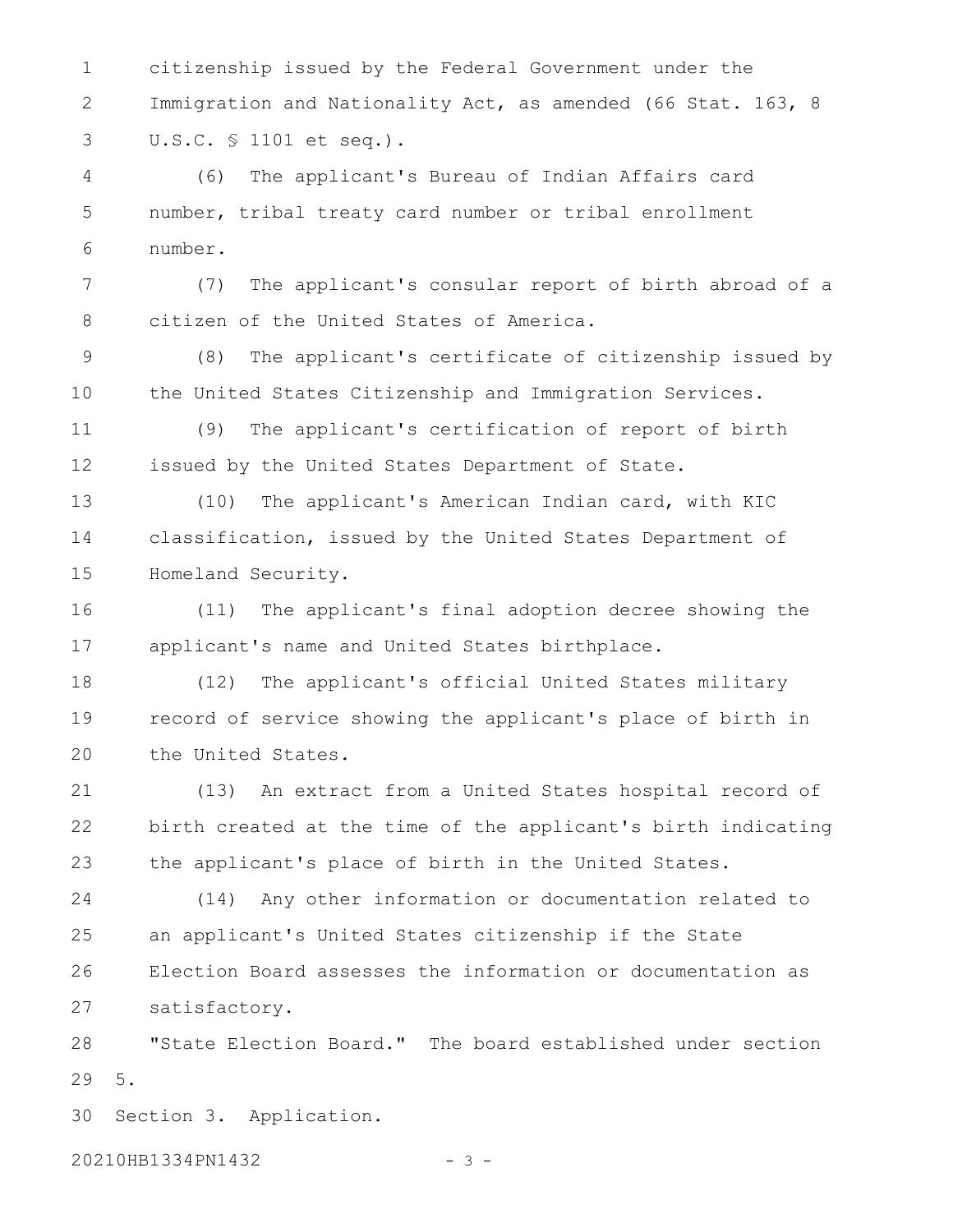This act shall apply notwithstanding any other law. Section 4. Registration. 1 2

#### The following shall apply: 3

(1) Applications, promulgated by the Secretary of the Commonwealth, shall give voter eligibility requirements and necessary information to prevent duplicative voter registrations and enable the relevant election officer to assess the eligibility of the applicant, administer voter registration, identify the applicant and determine the qualifications of the applicant as an elector and the facts authorizing the individual to be registered. Applications shall contain a statement that the applicant shall be required to provide qualifying identification when voting. 4 5 6 7 8 9 10 11 12 13

(2) The Secretary of the Commonwealth shall create a process for each county board of elections to indicate whether an applicant has provided with the application the information necessary to assess the eligibility of the applicant, including the applicant's United States citizenship. This section shall be interpreted and applied in accordance with Federal law. No eligible applicant whose qualifications have been assessed and deemed sufficient shall be denied registration. 14 15 16 17 18 19 20 21 22

(3) The county board of elections or the Secretary of the Commonwealth's office shall accept a completed application for registration, but an applicant's registration shall not be deemed to be completed until the applicant has provided, or the county board of elections or the Secretary of the Commonwealth's office has otherwise obtained, satisfactory evidence of United States citizenship. Satisfactory evidence of United States citizenship shall be 23 24 25 26 27 28 29 30

20210HB1334PN1432 - 4 -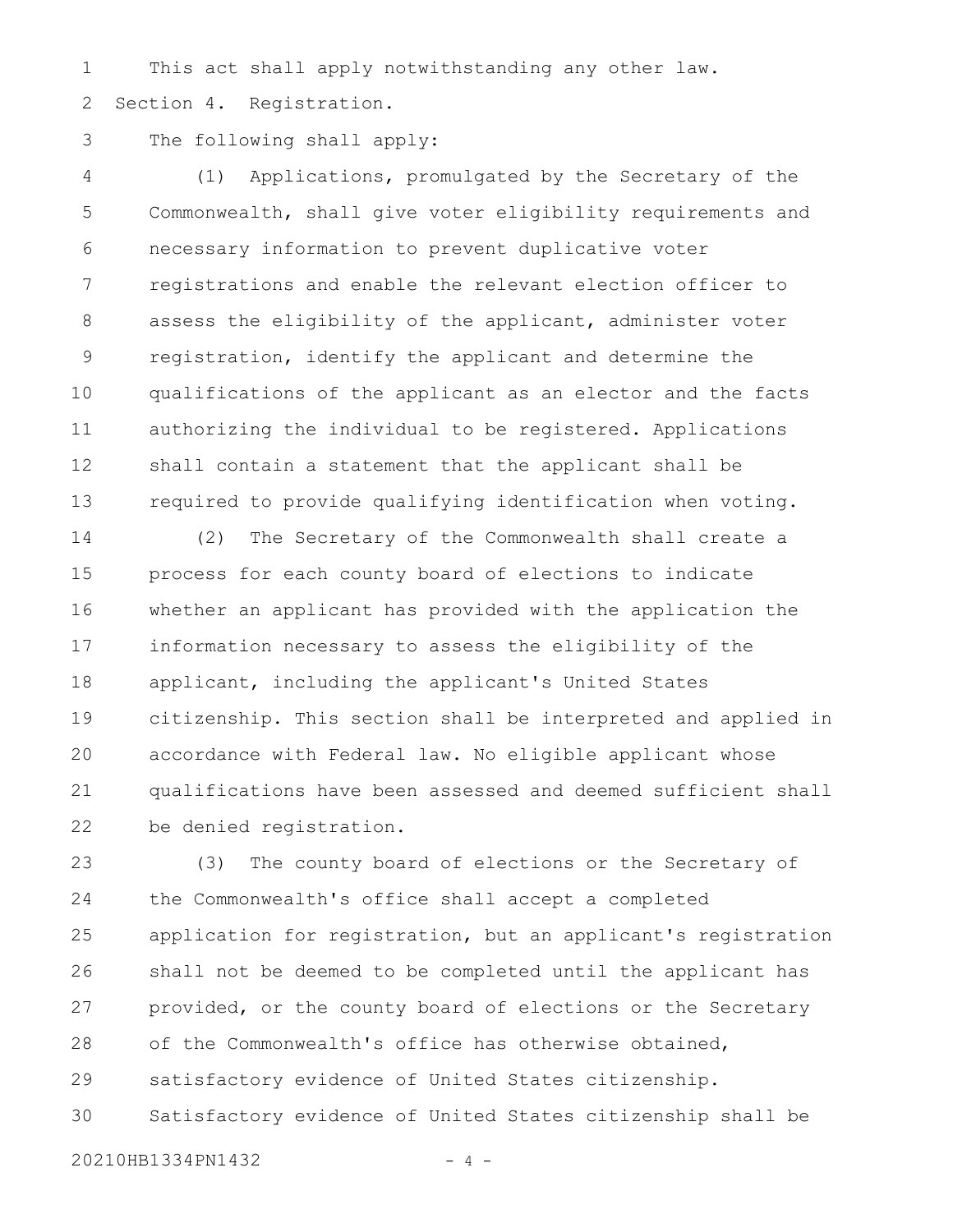provided in person at the time of filing the application for registration or by including with a mailed registration application a photocopy of one of the documents listed as evidence of United States citizenship, or by electronically transmitting via email or text message an image of one of the documents listed as evidence of United States citizenship. After an individual has submitted satisfactory evidence of United States citizenship, the county board of elections shall indicate this information in the individual's permanent voter file. 1 2 3 4 5 6 7 8 9 10

(4) If an applicant submits a completed application for registration but does not provide satisfactory evidence of United States citizenship, the applicant's registration shall be deemed provisional until satisfactory evidence of United States citizenship is obtained. The county board of elections shall indicate this information in the individual's permanent voter file and shall mail to the applicant a notice informing the applicant that the registration is provisional and is not yet completed and that evidence of citizenship must be received by the Secretary of the Commonwealth or county board of elections within 90 days of the date that the application for registration was received. If no evidence of citizenship is received by that date, the application shall be deleted from the individual's permanent voter file, and the applicant shall be notified of the deletion by the county board of elections. The deletion of the application shall not prevent the applicant from filing a new application at any time to begin the registration process again. 11 12 13 14 15 16 17 18 19 20 21 22 23 24 25 26 27 28

(5) The Secretary of the Commonwealth or the county board of elections shall, in a manner designated by the 29 30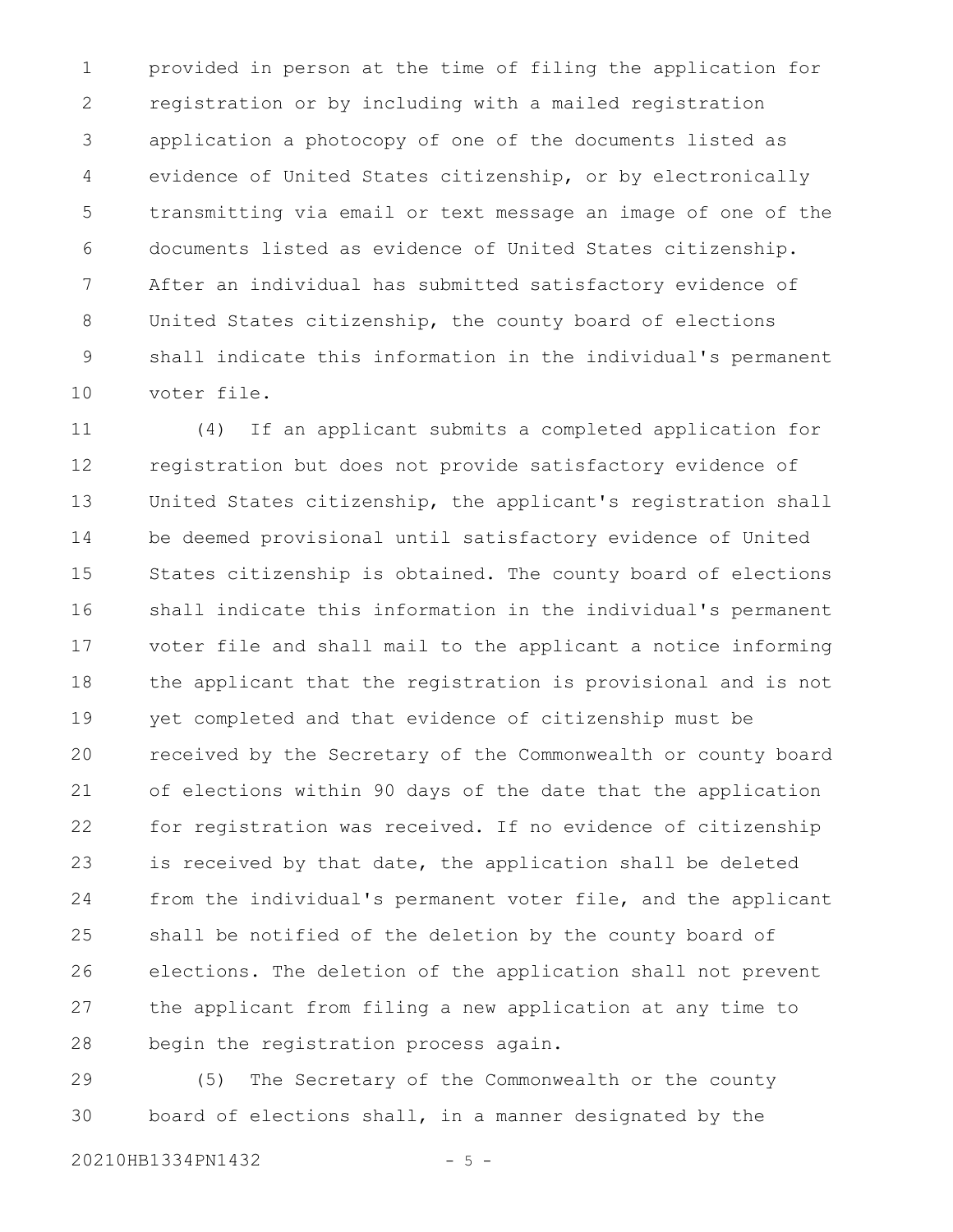Secretary of the Commonwealth, attempt to obtain evidence of United States citizenship on behalf of all applicants whose registration is provisional, thereby completing the applications, by performing the following: 1 2 3 4

(i) Determining if the Department of Motor Vehicles has already obtained evidence of United States citizenship from the applicant. 5 6 7

(ii) Determining if the Division of Vital Records possesses a birth record indicating that the applicant was born in Pennsylvania. 8 9 10

(iii) Obtaining an official record of United States citizenship from another state or from the Federal Government. 11 12 13

(6) If the Secretary of the Commonwealth or the county board of elections is able to successfully obtain evidence of United States citizenship on behalf of the applicant within the 90-day period described in paragraph (4), the Secretary of the Commonwealth or the county board of elections shall inform the applicant, deem the application to be completed and indicate this information in the applicant's permanent voter file. 14 15 16 17 18 19 20 21

(7) Any individual who is registered in Pennsylvania on the effective date of this act is deemed to have provided satisfactory evidence of United States citizenship and shall not be required to submit evidence of United States citizenship. 22 23 24 25 26

(8) For purposes of this section, proof of voter registration from another state is not satisfactory evidence of United States citizenship. 27 28 29

(9) A registered voter who moves from one residence to 20210HB1334PN1432 - 6 -30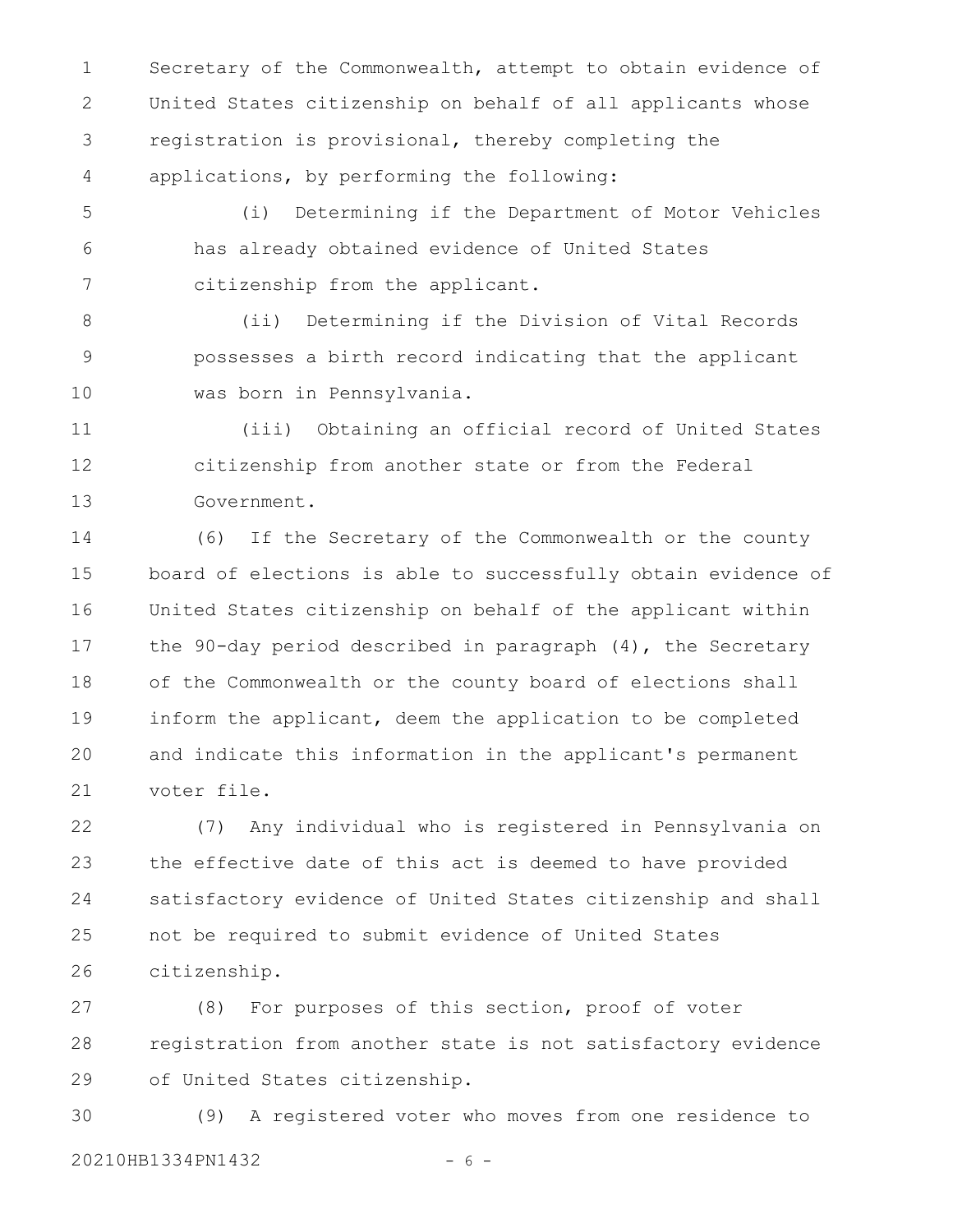another within this Commonwealth or who modifies the voter's registration records for any other reason shall not be required to submit evidence of United States citizenship. 1 2 3

4

(10) The following shall apply:

(i) If evidence of United States citizenship is deemed to be unsatisfactory due to an inconsistency between the document submitted as evidence and the name or sex provided on the application for registration, the applicant may sign an affidavit containing the following: 5 6 7 8 9

(A) Stating the inconsistency or inconsistencies related to the name or sex and the reason for the inconsistency; and 10 11 12

(B) Swearing under oath that, despite the inconsistency, the applicant is the individual reflected in the document provided as evidence of United States citizenship. There may not be an inconsistency between the date of birth on the document provided as evidence of United States citizenship and the date of birth provided on the application for registration. If an affidavit of identification is submitted by the applicant, the county board of elections or Secretary of the Commonwealth shall assess the eligibility of the applicant without regard to any inconsistency stated in the affidavit. 13 14 15 16 17 18 19 20 21 22 23 24 25

(ii) All documents submitted as evidence of United States citizenship shall be kept confidential by the county board of elections or the Secretary of the Commonwealth and maintained as provided by record retention laws. 26 27 28 29 30

20210HB1334PN1432 - 7 -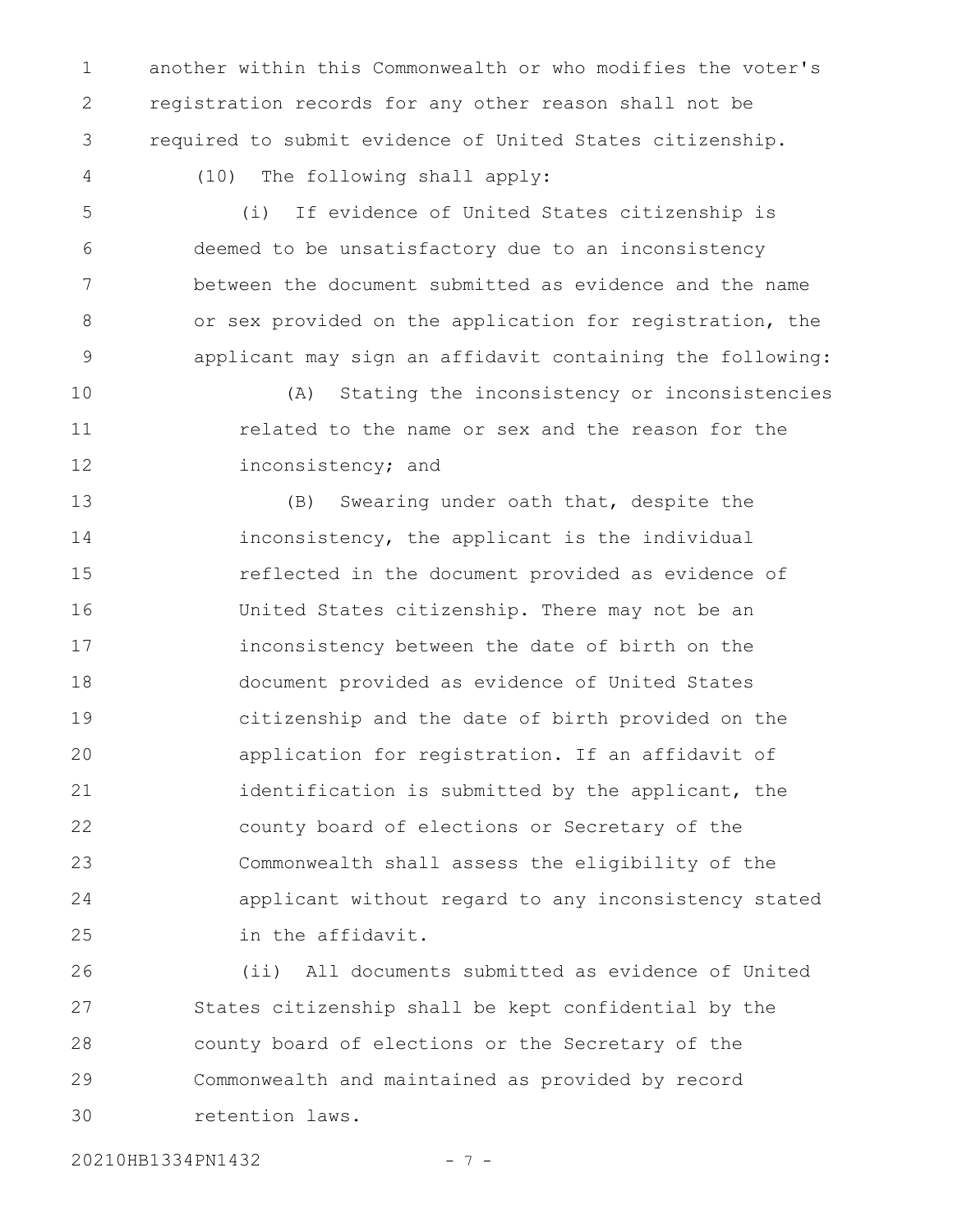(11) Nothing in this section shall prohibit an applicant from providing, or the Secretary of the Commonwealth or county board of elections from obtaining, one of the forms of evidence of United States citizenship, at a different time or in a different manner than an application for registration is provided, as long as the applicant's eligibility can be adequately assessed by the Secretary of the Commonwealth or county board of elections as required by this section and within the 90-day period described in paragraph (4). 1 2 3 4 5 6 7 8 9

Section 5. State Election Board. 10

(a) Establishment.--The State Election Board is established within the Department of State. The following shall apply: 11 12

(1) The State Election Board shall consist of the Lieutenant Governor, the Attorney General and the Secretary of the Commonwealth. 13 14 15

(2) The State Election Board shall meet at the call of the Secretary of the Commonwealth and shall assess information or documentation provided by any applicant for voter registration as evidence of United States citizenship under the voter registration requirements of this act. 16 17 18 19 20

(3) Meetings of the board may occur remotely, virtually or by telephone, at the discretion of the Secretary of the Commonwealth. 21 22 23

(b) Procedure.--If an applicant is a United States citizen but cannot provide satisfactory evidence of United States citizenship, the applicant may submit evidence, including any information, affidavits or documentation, that the applicant believes demonstrates the applicant's United States citizenship. The following shall apply: 24 25 26 27 28 29

(1) An applicant seeking an assessment of evidence under 30

20210HB1334PN1432 - 8 -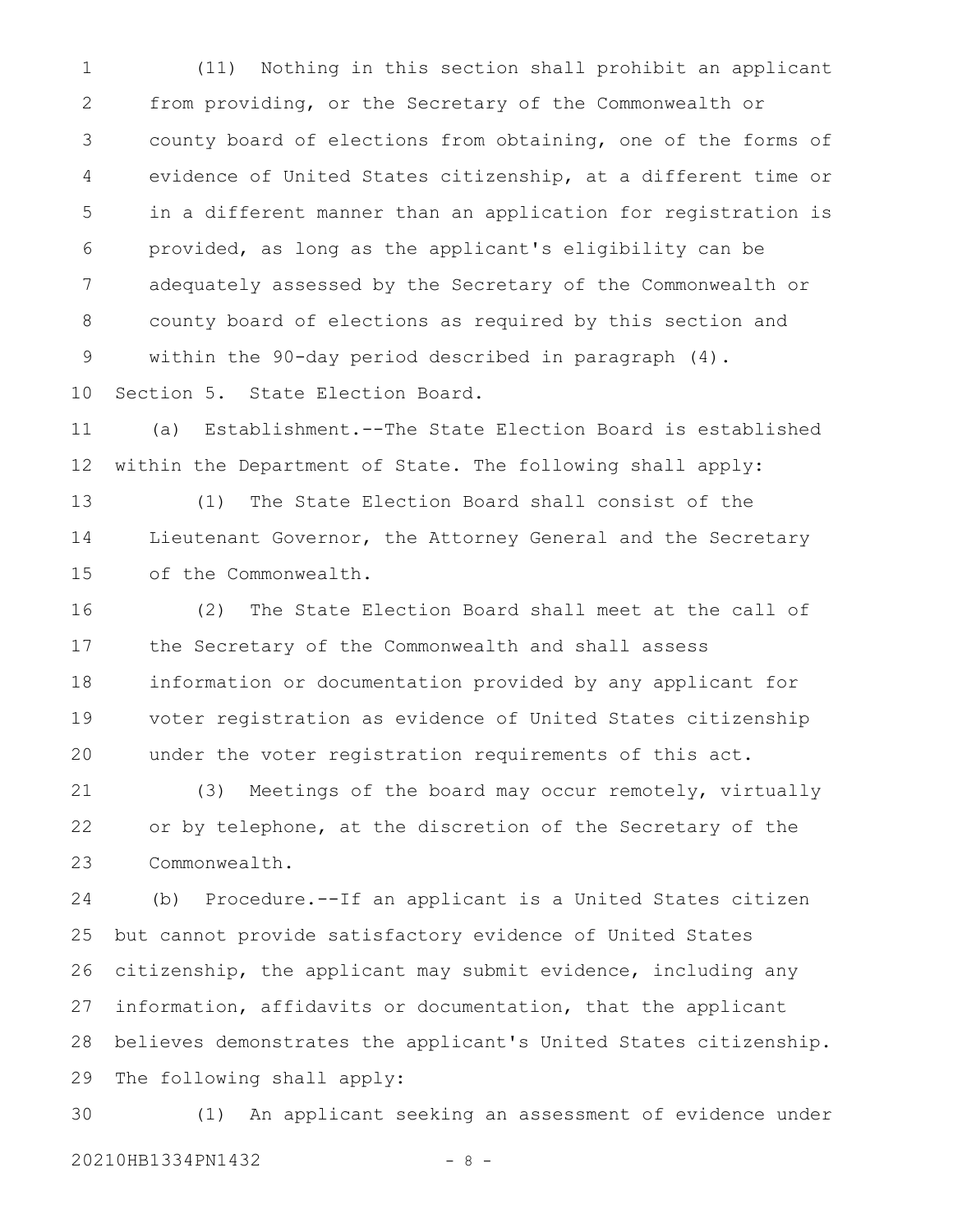this section may directly contact the office of the Secretary of the Commonwealth by submitting a voter registration application or the National Mail Voter Registration Form and any supporting information or evidence of United States citizenship. Upon receipt of this information or documentation, the Secretary of the Commonwealth shall notify the appropriate county board of elections that the application is pending. 1 2 3 4 5 6 7 8

(2) The county board of elections shall give the applicant an opportunity for a hearing, upon the applicant's request in writing, and an opportunity to present any additional evidence to the county board of elections. Notice of the hearing shall be given to the applicant at least five days prior to the hearing date. An applicant shall have the opportunity to be represented by counsel at the hearing. 9 10 11 12 13 14 15

(3) The county board of elections shall assess the information or documentation provided by the applicant to determine whether the applicant has provided satisfactory evidence of United States citizenship. A decision of the county board of elections shall be determined by a majority vote of the county board of elections. 16 17 18 19 20 21

(4) If an applicant submits an application and any supporting information or documentation prior to the close of registration for an election cycle, a determination by the county board of elections shall be issued at least five days before the election date. 22 23 24 25 26

(5) If the county board of elections finds that the information or documentation presented by an applicant constitutes satisfactory evidence of United States citizenship, the applicant shall meet the requirements under 27 28 29 30

20210HB1334PN1432 - 9 -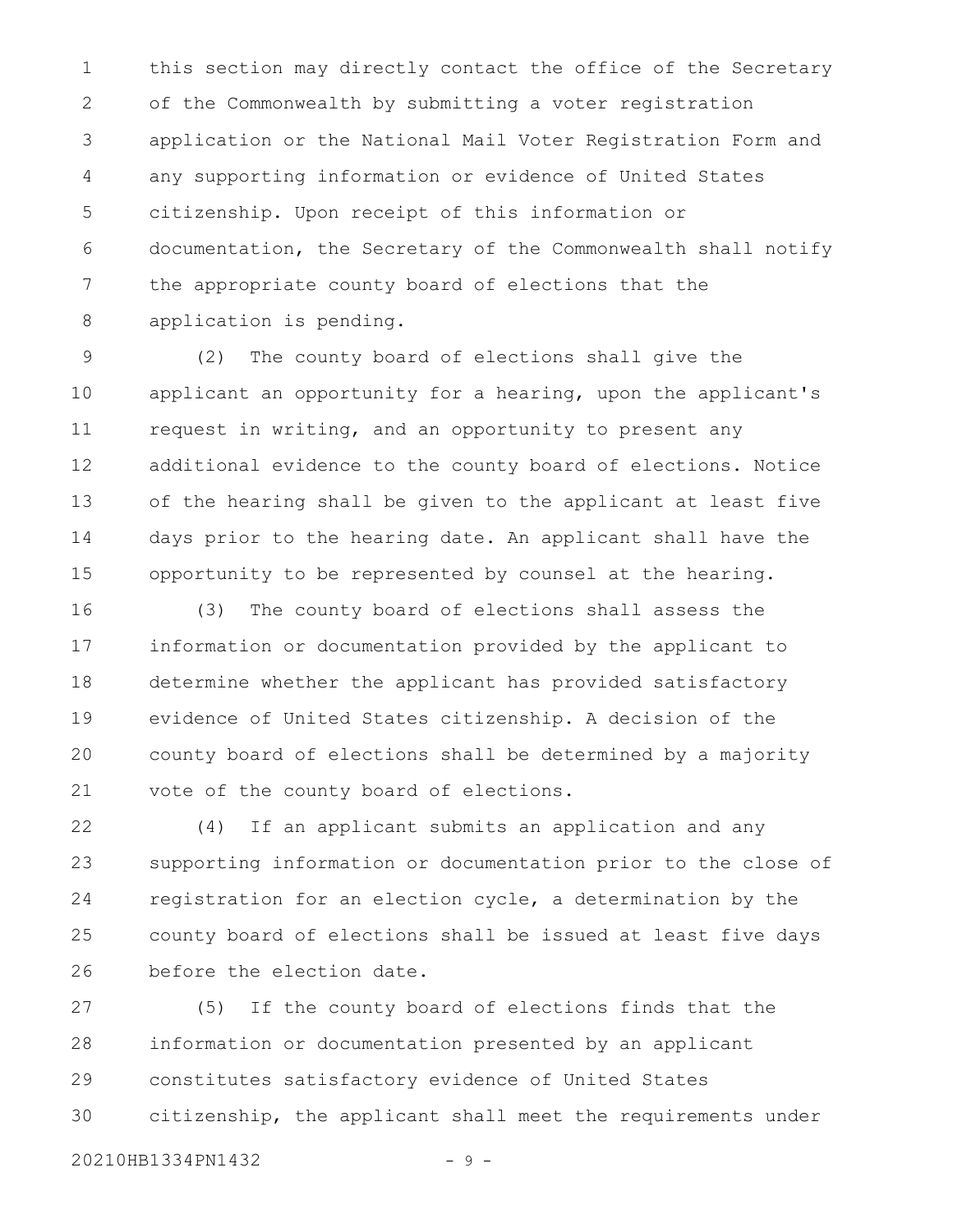this act to provide satisfactory evidence of United States citizenship. 1 2

(6) If the county board of elections finds that the information or documentation presented by an applicant does not constitute satisfactory evidence of United States citizenship, the applicant shall have the right to appeal the determination by the county board of elections by instituting an action under 8 U.S.C. § 1503 (relating to denial of rights and privileges as national). A negative assessment of an applicant's eligibility by the county board of elections shall be reversed if the applicant obtains a declaratory judgment under 8 U.S.C. § 1503 demonstrating that the applicant is a national of the United States. Section 6. No fee for birth certificates or identification card for qualifying individuals. (a) Birth certificates.--The following shall apply: (1) The Division of Vital Records shall not charge or accept any fee for a certified copy of a birth certificate if the certificate is requested by an individual who is 17 years of age or older for purposes of meeting the voter registration requirements of this act. The individual shall swear under oath that the individual: (i) plans to register to vote in Pennsylvania; and (ii) does not possess any of the documents that constitute evidence of United States citizenship. (2) The affidavit shall specifically list the documents that constitute evidence of United States citizenship as defined in this act. 3 4 5 6 7 8 9 10 11 12 13 14 15 16 17 18 19 20 21 22 23 24 25 26 27 28

(b) Identification cards.--The Division of Vital Records shall not charge or accept any fee for a certified copy of a 29 30

20210HB1334PN1432 - 10 -